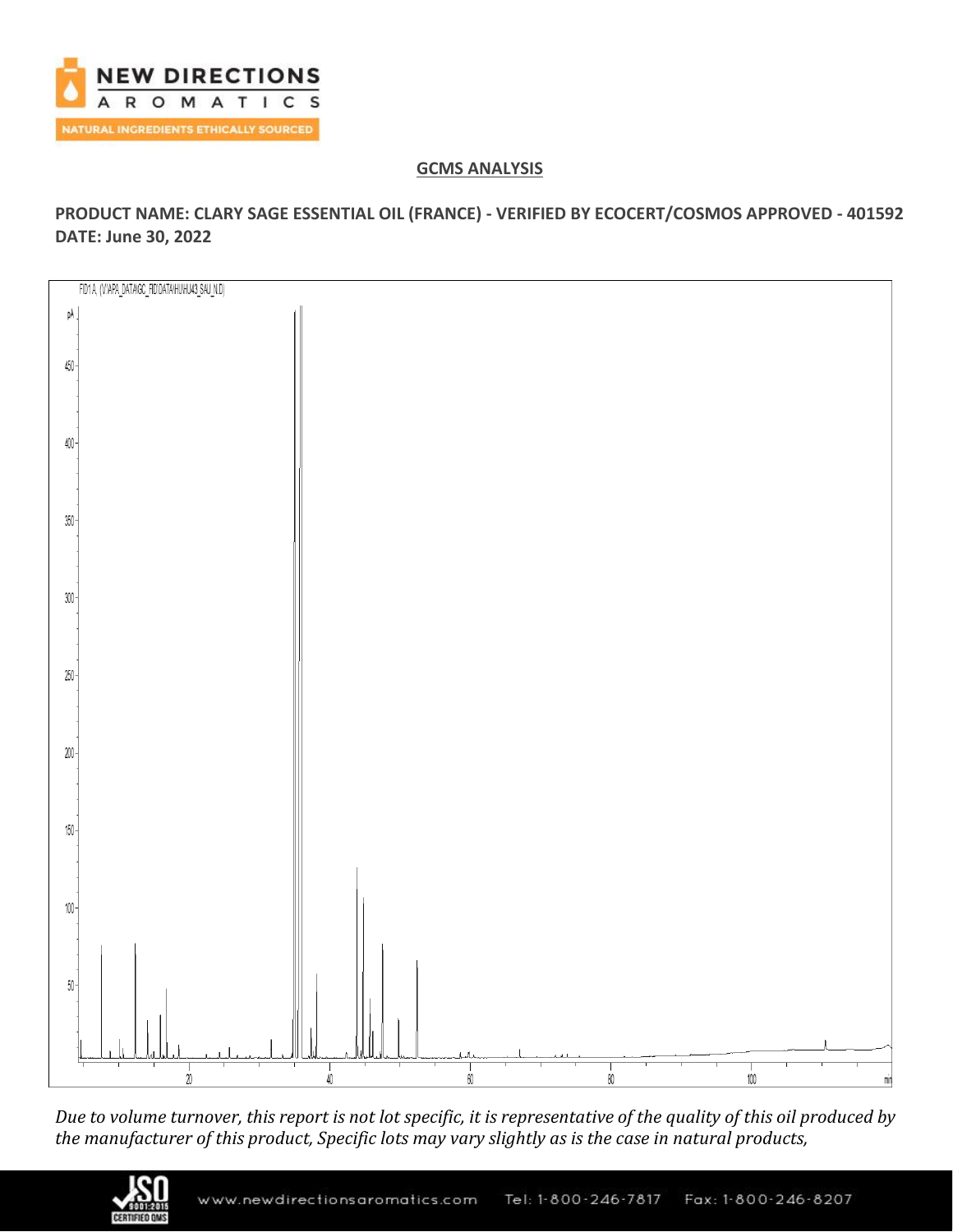

**PRODUCT NAME: CLARY SAGE ESSENTIAL OIL (FRANCE) - VERIFIED BY ECOCERT/COSMOS APPROVED - 401592**

| <b>Peak</b>    | RT (min) | <b>Compound name</b>         | $\frac{0}{0}$ |
|----------------|----------|------------------------------|---------------|
| 1              | 7.52     | $\alpha$ -PINENE             | 0.79          |
| $\overline{2}$ | 7.62     | α-THUYENE                    | 0.02          |
| 3              | 8.74     | <b>CAMPHENE</b>              | 0.06          |
| 4              | 10.12    | <b><i>β-PINENE</i></b>       | 0.17          |
| 5              | 10.60    | <b>SABINENE</b>              | 0.09          |
| 6              | 12.33    | <b>B-MYRCENE</b>             | 1.05          |
| $\overline{7}$ |          | α-PHELLANDRENE               |               |
| 8              | 13.12    | α-TERPINENE                  | 0.01          |
| 9              | 14.04    | <b>LIMONENE</b>              | 0.38          |
| 10             | 14.48    | cis-ARBUSCULON               | 0.04          |
| 11             | 14.57    | <b><i>B-PHELLANDRENE</i></b> | 0.04          |
| 12             | 14.93    | 2-HEXENAL                    | 0.07          |
| 13             | 15.87    | cis-β-OCIMENE                | 0.43          |
| 14             | 16.26    | trans-ARBUSCULON             | 0.04          |
| 15             | 16.46    | <b>v-TERPINENE</b>           | 0.03          |
| 16             | 16.80    | trans-β-OCIMENE              | 0.70          |
| 17             | 17.78    | p-CYMENE                     | 0.04          |
| 18             | 18.53    | <b>TERPINOLENE</b>           | 0.14          |
| 19             | 22.46    | 1-HEXANOL                    | 0.05          |
| 20             | 24.34    | 3-HEXEN-1-OL                 | 0.08          |
| 21             | 25.74    | 2-HEXEN-1-OL                 | 0.14          |
| 22             | 26.85    | α-THUYONE                    | 0.04          |
| 23             | 28.09    | <b><i>B-THUYONE</i></b>      | 0.02          |
| 24             | 28.64    | 1-OCTEN-3-OL                 | 0.04          |
| 25             | 29.22    | <b>ACETIC ACID</b>           | 0.04          |
| 26             | 29.48    | α-CUBEBENE                   | 0.02          |
| 27             | 29.90    | LINALOOL trans-OXIDE         | 0.02          |
| 28             | 29.97    | <b>NERYL OXIDE</b>           | 0.02          |
| 29             | 30.86    | <b>BICYCLOELEMENE</b>        | 0.02          |
| 30             | 31.66    | α-COPAENE                    | 0.36          |

#### **Disclaimer & Caution**

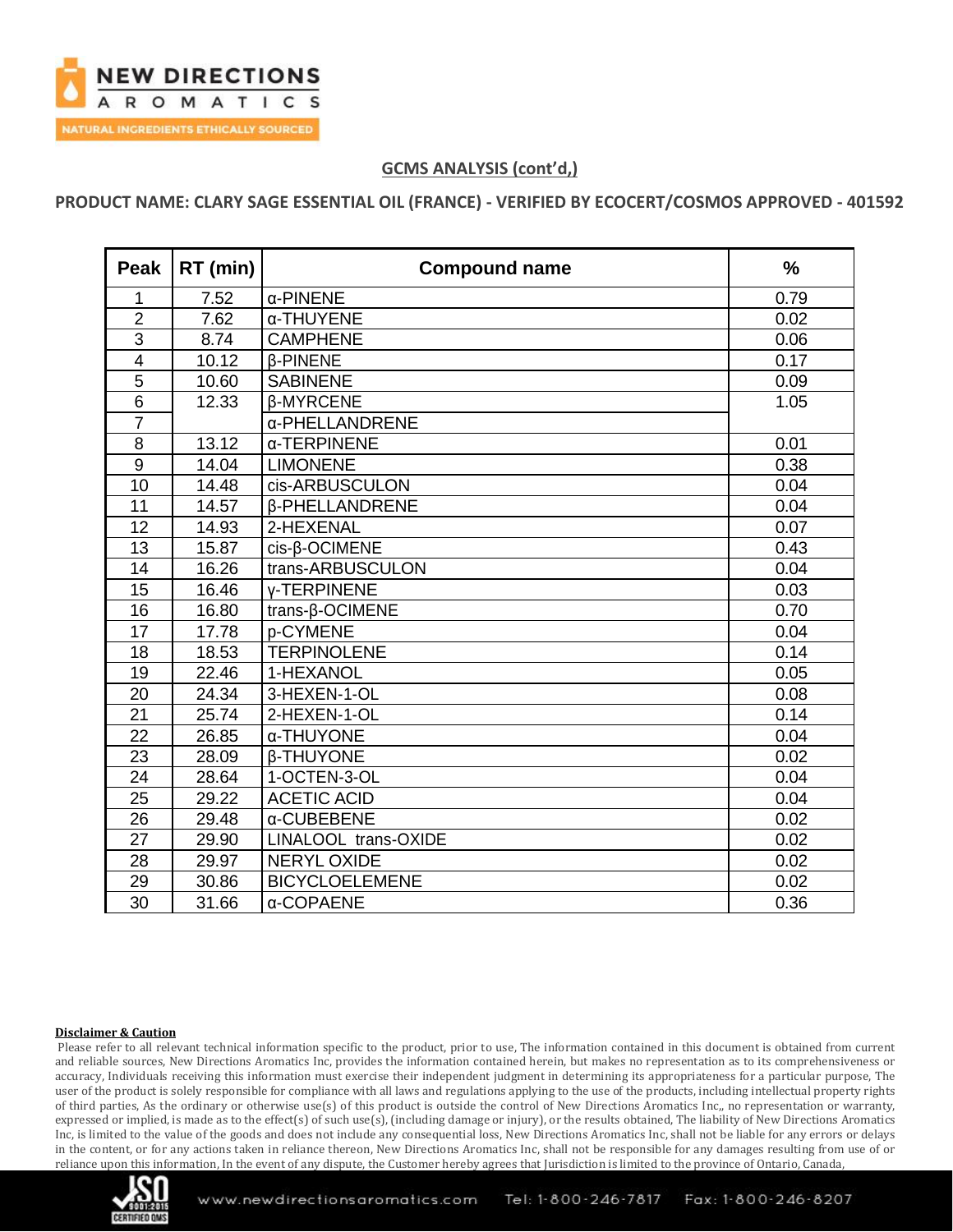

**PRODUCT NAME: CLARY SAGE ESSENTIAL OIL (FRANCE) - VERIFIED BY ECOCERT/COSMOS APPROVED - 401592**

| <b>Peak</b>     | RT (min) | <b>Compound name</b>       | $\frac{0}{0}$ |
|-----------------|----------|----------------------------|---------------|
| 31              | 32.57    | <b>CAMPHOR</b>             | 0.01          |
| 32              | 33.28    | <b><i>B-BOURBONENE</i></b> | 0.08          |
| 33              | 34.62    | <b>B1-CUBEBENE</b>         | 0.10          |
| $\overline{34}$ | 35.04    | <b>LINALOOL</b>            | 18.27         |
| 35              | 36.03    | <b>LINALYL ACETATE</b>     | 63.08         |
| 36              | 36.97    | epsilon-CADINENE           | 0.04          |
| 37              | 37.04    | <b>BORNYL ACETATE</b>      | 0.03          |
| 38              | 37.37    | EPOXY-LINALYL FORMATE      | 0.35          |
| 39              | 37.73    | <b>B-ELEMENE</b>           | 0.08          |
| 40              | 37.87    | <b>B-CUBEBENE</b>          | 0.03          |
| 41              | 38.15    | <b>B-CARYOPHYLLENE</b>     | 1.11          |
| 42              |          | TERPINENE-4-OL             |               |
| 43              | 38.68    | <b>HOTRIENOL</b>           | 0.03          |
| 44              | 39.53    | <b>ALIPHATIC ESTER</b>     | 0.02          |
| 45              | 40.67    | <b>GERMACRENE A</b>        | 0.01          |
| 46              | 42.36    | α-HUMULENE                 | 0.13          |
| 47              | 42.45    | <b>SALICYLIC ALDEHYDE</b>  | 0.01          |
| 48              | 42.70    | <b>SESQUITERPENE</b>       | 0.01          |
| 49              | 42.95    | LAVANDULAL                 | 0.01          |
| 50              | 43.54    | <b>v-MUUROLENE</b>         | 0.01          |
| 51              | 43.88    | α-TERPINEOL                | 2.62          |
| 52              | 43.99    | <b>BORNEOL</b>             | 0.03          |
| 53              | 44.44    | <b>GERANYL FORMATE</b>     | 0.09          |
| 54              | 44.80    | <b>GERMACRENE D</b>        | 2.81          |
| 55              | 45.29    | <b><i>B-SELINENE</i></b>   | 0.03          |
| 56              | 45.43    | α-SELINENE                 | 0.01          |
| 57              | 45.73    | <b>NERYL ACETATE</b>       | 0.78          |
| 58              | 45.92    | <b>FARNESENE ISOMER</b>    | 0.05          |
| 59              | 46.14    | <b>BICYCLOGERMACRENE</b>   | 0.37          |
| 60              | 46.68    | <b>ALIPHATIC ALCOHOL</b>   | 0.02          |

#### **Disclaimer & Caution**

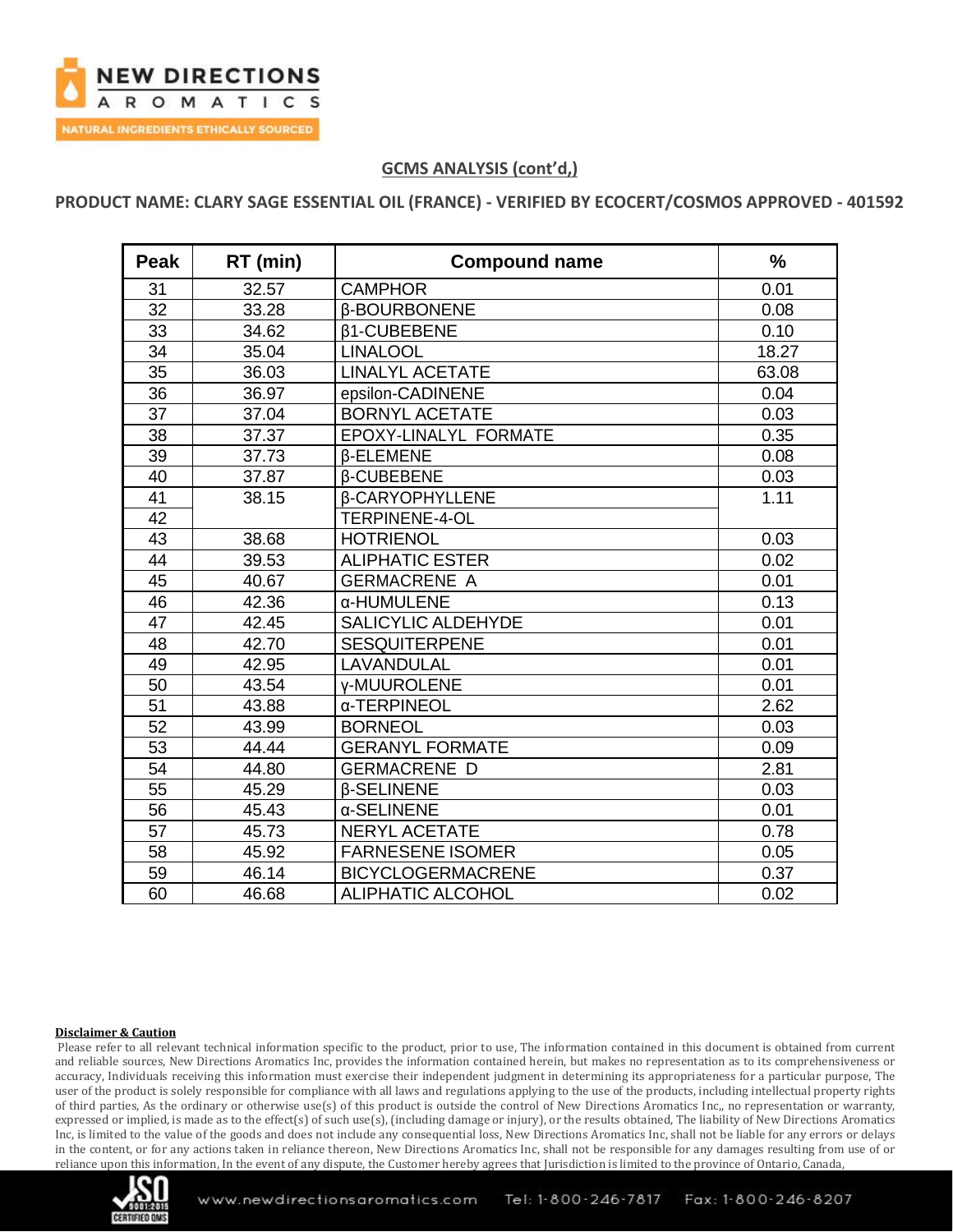

## **PRODUCT NAME: CLARY SAGE ESSENTIAL OIL (FRANCE) - VERIFIED BY ECOCERT/COSMOS APPROVED - 401592**

| <b>Peak</b> | RT (min) | <b>Compound name</b>                     | $\frac{0}{0}$ |
|-------------|----------|------------------------------------------|---------------|
| 61          | 47.21    | $E.E-a-FARNESENE$                        | 0.08          |
| 62          | 47.52    | <b>GERANYL ACETATE</b>                   | 1.54          |
| 63          | 47.76    | <b>SESQUITERPENE</b>                     | 0.01          |
| 64          | 48.19    | <b>METHYL SALICYLATE</b>                 | 0.04          |
| 65          | 48.42    | DIHYDRO-AGAROFURAN ISOMER                | 0.01          |
| 66          | 49.79    | <b>NEROL</b>                             | 0.51          |
| 67          | 49.95    | <b>ALIPHATIC ESTER</b>                   | 0.02          |
| 68          | 50.24    | cis-EPOXYLINALYL ACETATE                 | 0.04          |
| 69          | 50.56    | trans-EPOXYLINALYL ACETATE               | 0.03          |
| 70          | 51.07    | 3,5,7-OCTATRIENE-2-OL, E,E-2,6-DIMETHYL- | 0.02          |
| 71          | 51.65    | <b>ALIPHATIC ESTER</b>                   | 0.02          |
| 72          | 52.44    | <b>GERANIOL</b>                          | 1.33          |
| 73          | 56.48    | <b>AROMATIC ESTER</b>                    | 0.02          |
| 74          | 57.50    | <b>TERPENIC COMPOUND</b>                 | 0.02          |
| 75          | 57.71    | <b>ALIPHATIC ESTER</b>                   | 0.02          |
| 76          | 58.59    | <b>ALIPHATIC ESTER</b>                   | 0.07          |
| 77          | 59.33    | <b>AROMATIC COMPOUND</b>                 | 0.03          |
| 78          | 59.72    | <b>TERPENIC OXIDE</b>                    | 0.08          |
| 79          | 59.82    | CARYOPHYLLENE OXIDE                      | 0.09          |
| 80          | 60.48    | COMPOUND Mw=152                          | 0.04          |
| 81          | 61.18    | <b>TERPENIC ALCOHOL</b>                  | 0.01          |
| 82          | 65.31    | <b>TERPENIC OXIDE</b>                    | 0.02          |
| 83          | 65.46    | <b>TERPENIC COMPOUND</b>                 | 0.01          |
| 84          | 67.01    | <b>SPATHULENOL</b>                       | 0.15          |
| 85          | 69.06    | <b>EUGENOL</b>                           | 0.01          |
| 86          | 69.47    | <b>DITERPENE</b>                         | 0.02          |
| 87          | 70.16    | <b>SESQUITERPENOL</b>                    | 0.01          |
| 88          | 71.73    | α-EUDESMOL                               | 0.02          |
| 89          | 71.92    | α-NOOTKATOL                              | 0.01          |
| 90          | 72.11    | <b>B-EUDESMOL</b>                        | 0.05          |

#### **Disclaimer & Caution**